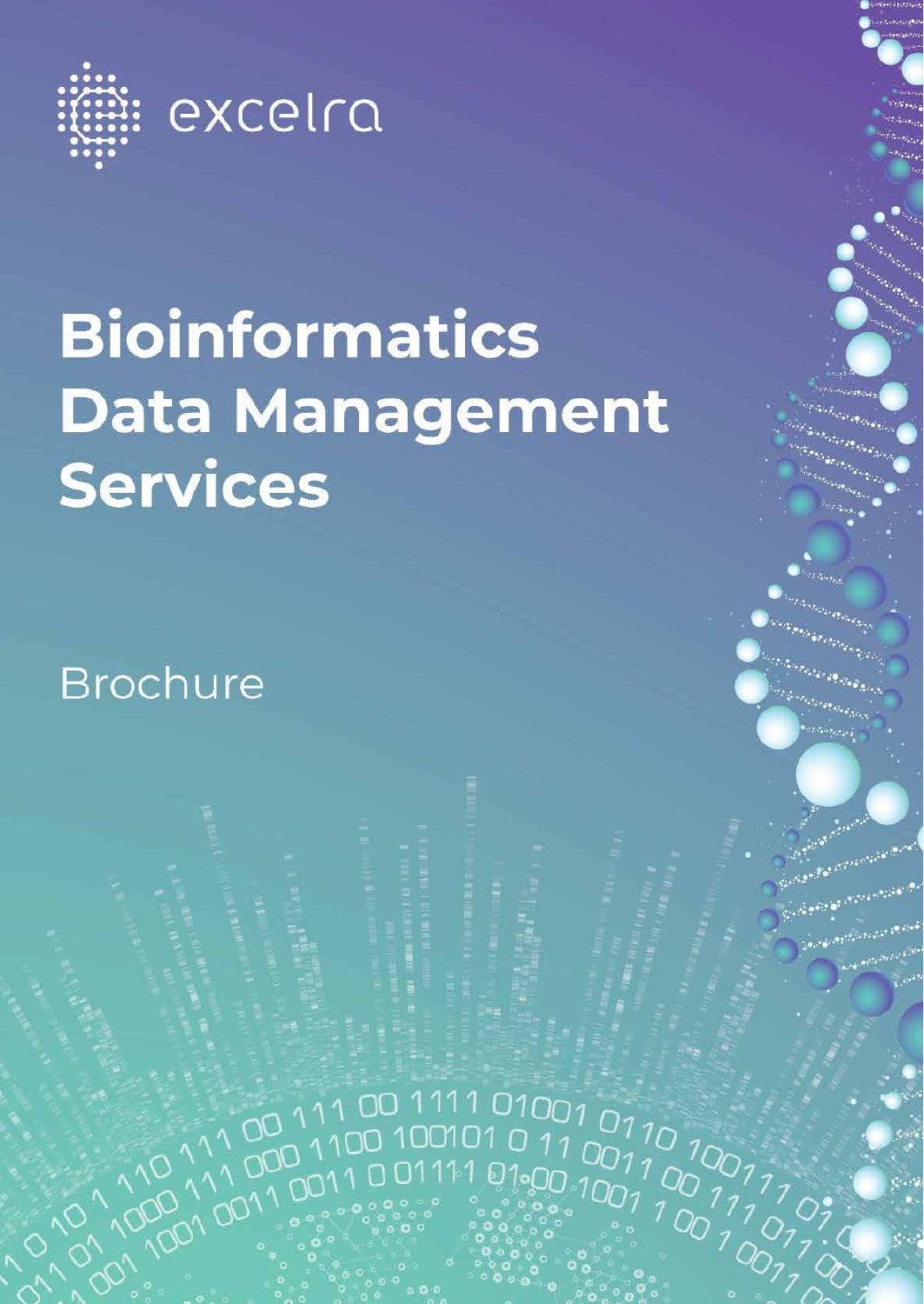# Data Engineering & Analytics Partner for the Life Sciences Industry

Excelra's bioinformatics services for early R&D discovery in pharma includes extraction, management, and analysis of a variety of multi-OMICs data. These are developed and designed to make the data analysis ready for customized workflows, thus enabling informed decision-making through the process of drug development.

Our clients benefit from the synergy of our bioinformatics team, who analyze and interpret complex data; and our R&D IT engineers, who synthesize custom data management solutions.

We offer a wide range of end-to-end data services that include data curation and harmonization to deliver intelligent insights enabling decision-making from early discovery to market access.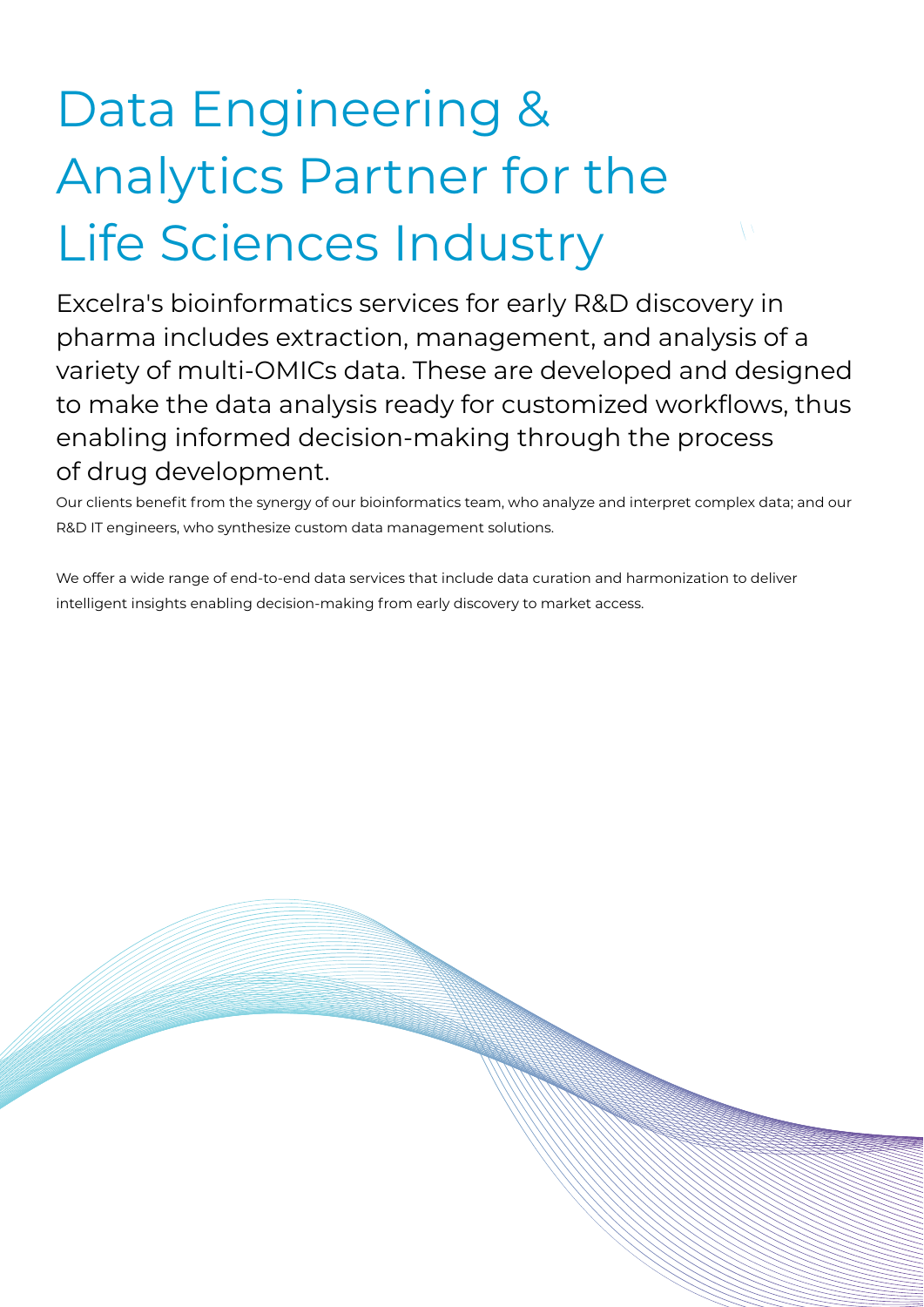# Services We Offer



### **Data Extraction**

Excelra provides data extraction, structuring and normalization for multi-OMICs data sets. This is done for a variety of data sources-public data repositories, patient cohorts, legacy internal data etc., to make it analysis ready. Excelra specializes in structuring data sources and formats related to multi-OMICs data. A few examples of the services we provide include:

**Workflows to transform scRNAseq datasets** from disparate sources into anndata formats

**X-Ref datasets** for the semantic annotation of internal genetic data across species

**Extraction and curation of GEO datasets** and their metadata for an indication/ therapy of interest



### **Data Management**

Excelra helps devise custom solutions for the management of multi-OMICs data, that helps make data compliance-friendly and FAIR ensuring rich data provenance. This accelerates the readiness of data for meta-analysis while helping with scalability and reproducibility. A few examples of the services we provide include:

#### **Developing data models for the cataloging of legacy**

**CRISPR data** that includes mapping different experimental types, different functional call-outs and the methods used to analyze the data

**Audit-friendly interface** to retrieve run-logs of OMICs data analysis pipelines on Nextflow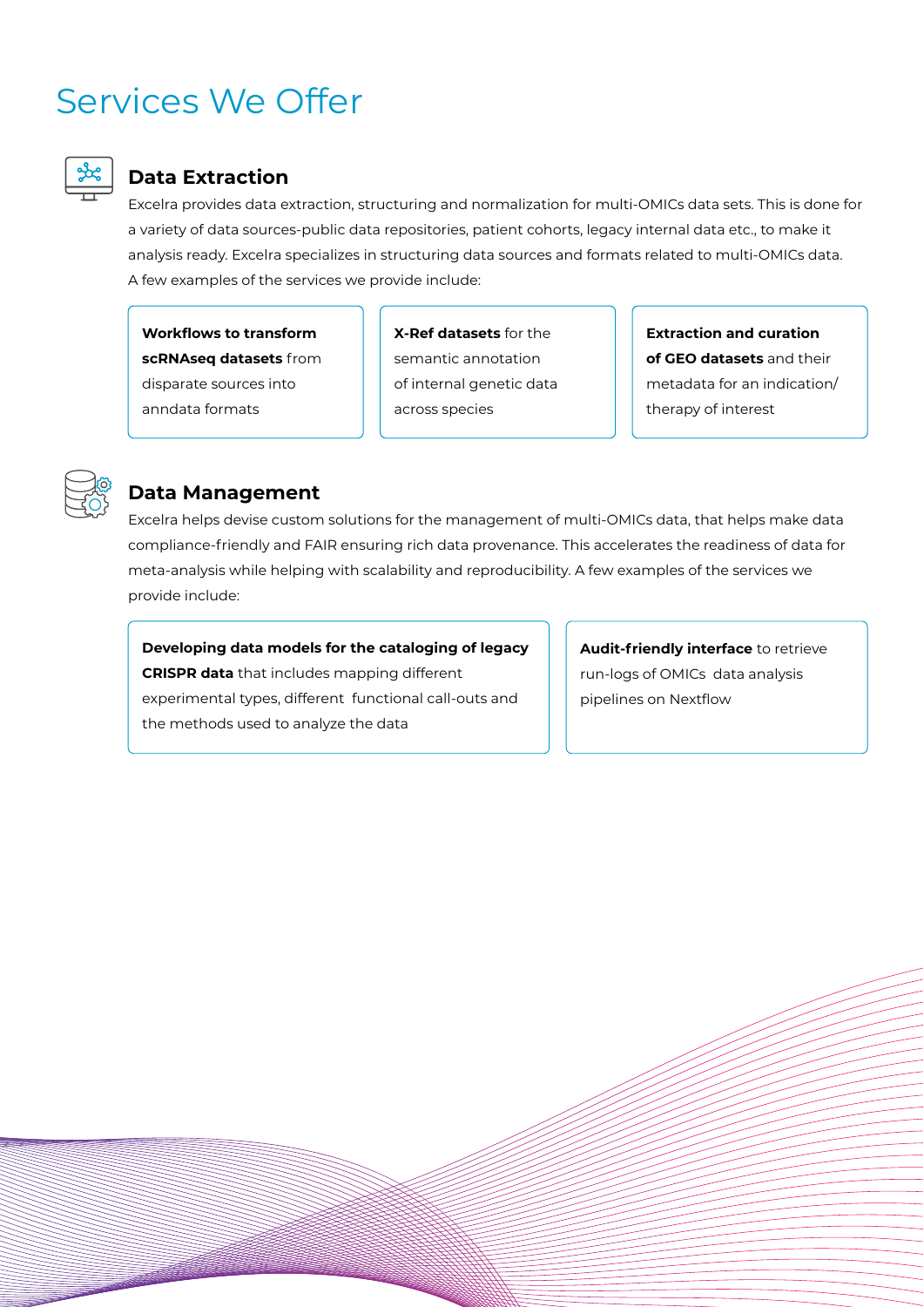

## **Data Analysis:**

Excelra provides analytical services to help generate value from the data being federated. A few examples of the services we provide include:

#### **Bioinformatics**

Primary, Secondary, and Tertiary analysis of multiple OMICs data archetypes

#### **Predictive modelling**

OMICs analysis is typically combined with predictive analytics to help understand diseases, pathway networks at a systems level

#### **Biological interpretation**

The results from any analytics exercise is put into biological and functional context by corroborating the results from the data-driven methodology with literature-based evidence



Target/biomarker identification  $\Lambda$ <sup>2</sup> Target safety/hazard analysis







MoA elucidation **Repositioning services** 





Indication prioritization **Patient Stratification/response analysis** 





Drug combination prediction  $TQ$  Target/disease due-diligence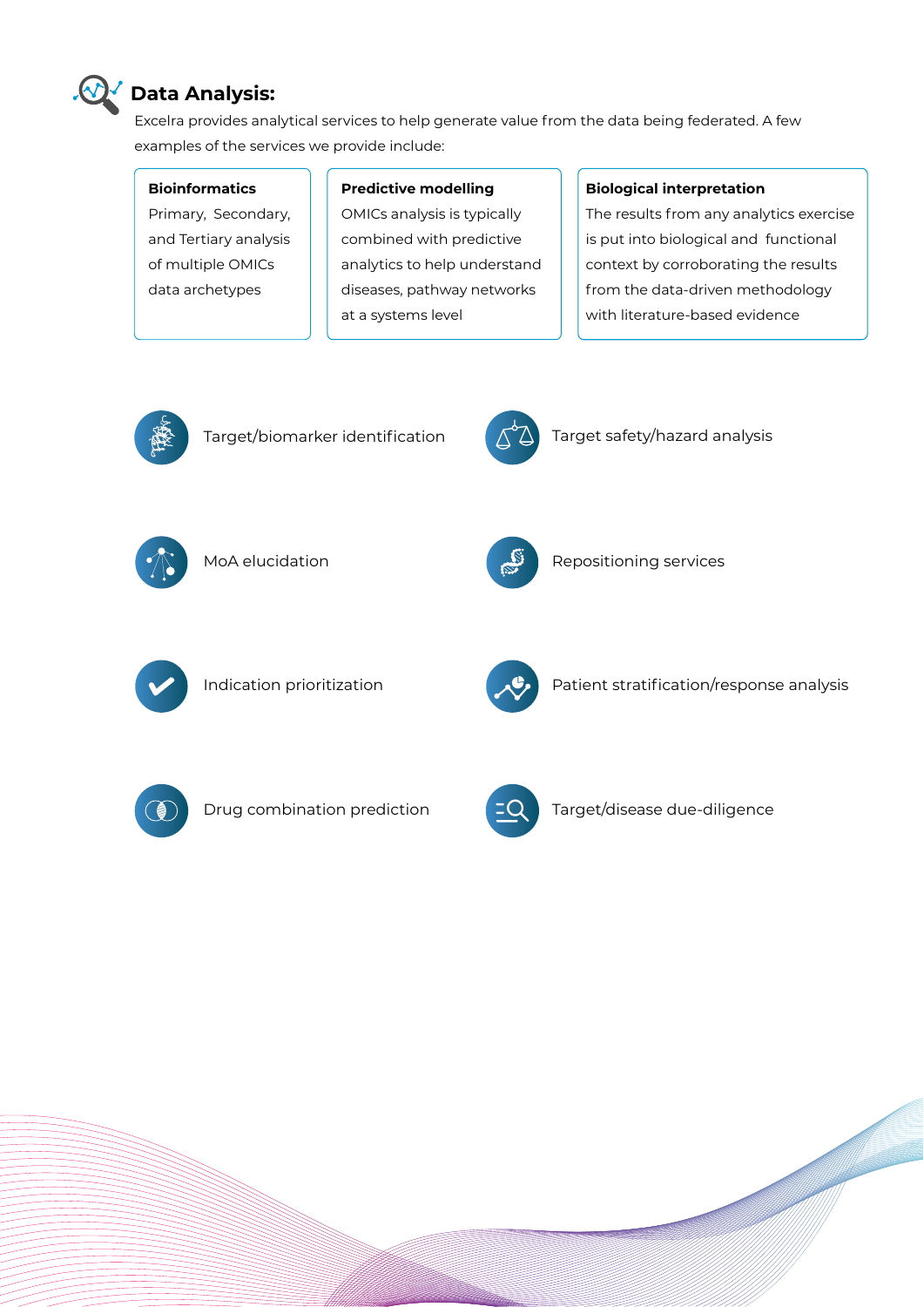# **Workflow**

Excelra helps with end-to-end multi-OMICs data management starting with shortlisting the appropriate data sources, developing ETL strategies, consolidating outputs from these workflows, and developing a customized application strategy. This could be a meta-analysis workflow to identify response biomarkers to help benchmark research on the client's end or a GUI to access the right data set.

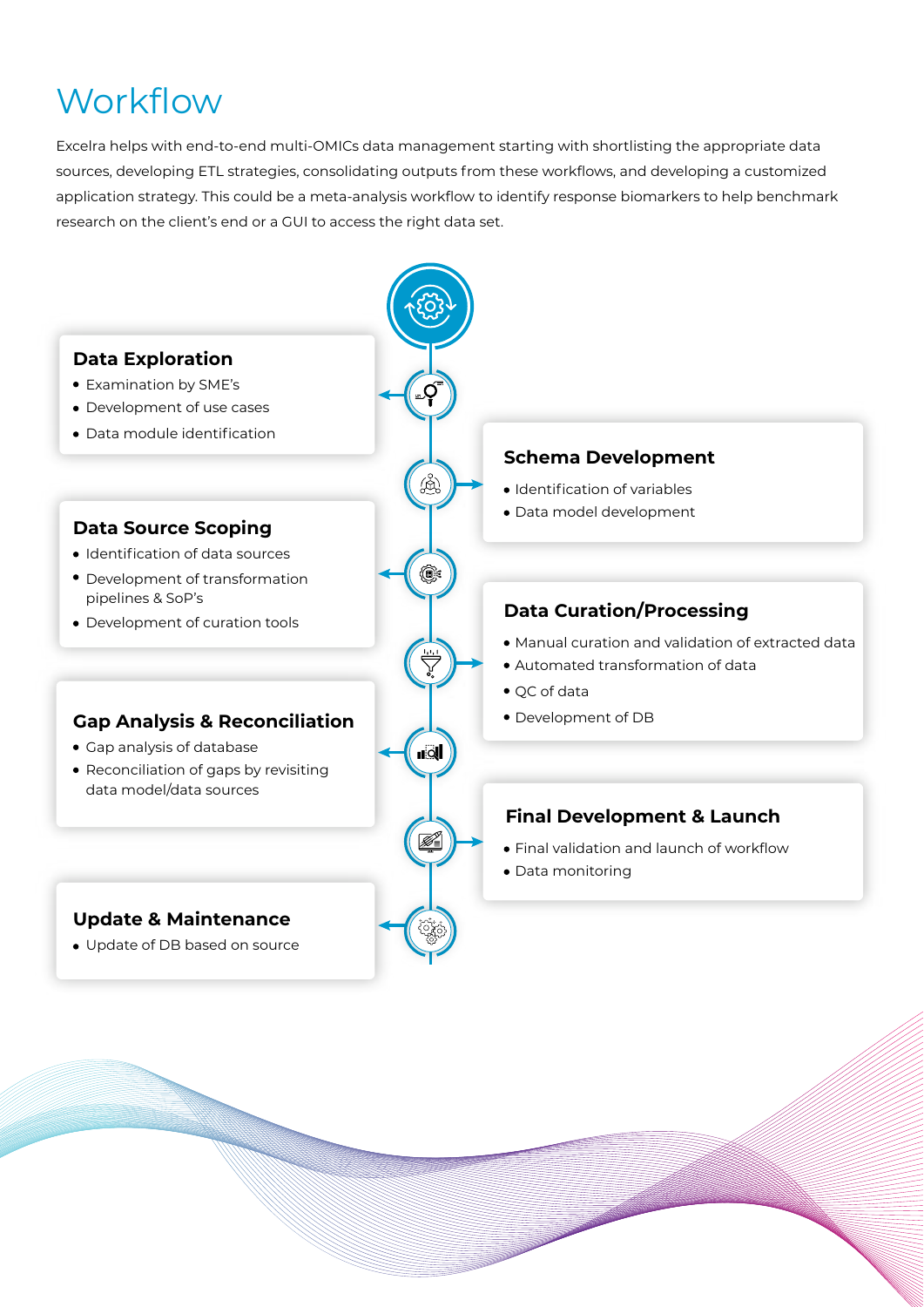# Case Study

# **End-to-End Data Management for ScRNAseq Data**

A mid-sized biotech wanted all scRNAseq data related to human brain cells from the public domain to be presented as a database and normalized into the anndata format. Although the starting point for such processing would be the same for all data, we accelerated a rather cumbersome process of deriving Seurat objects for scRNAseq datasets from a variety of data sources.

## **Methodology**

Excelra developed ETL pipelines to extract the human brain scRNAseq datasets from four public databases and convert into the anndata format. The five attributes that are part of the file format were generated.



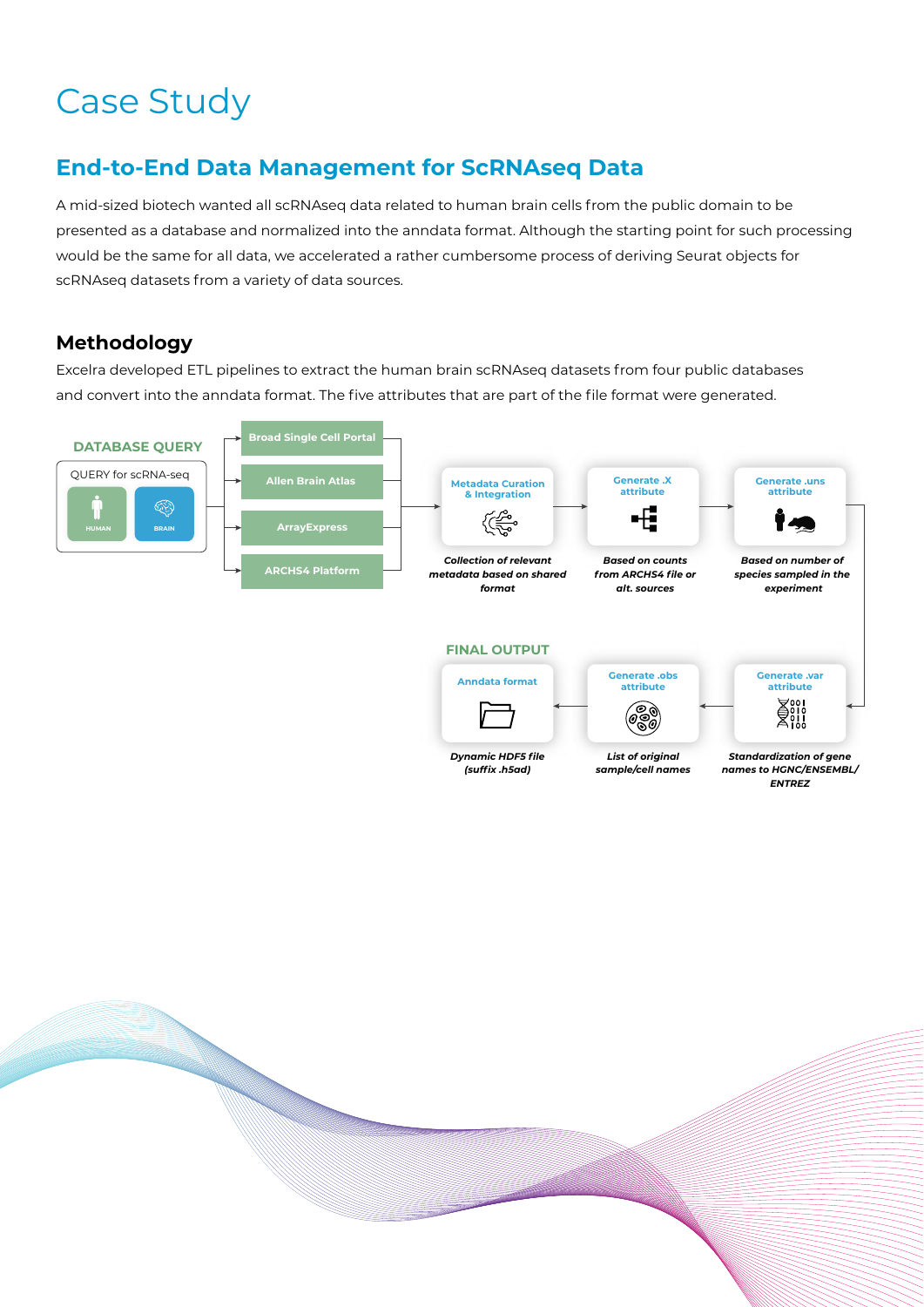### **Results**

Excelra presented the data extracted from several public data sources in a database format and converted into the anndata format. A snapshot of the number of samples included in the final deliverable is given below: